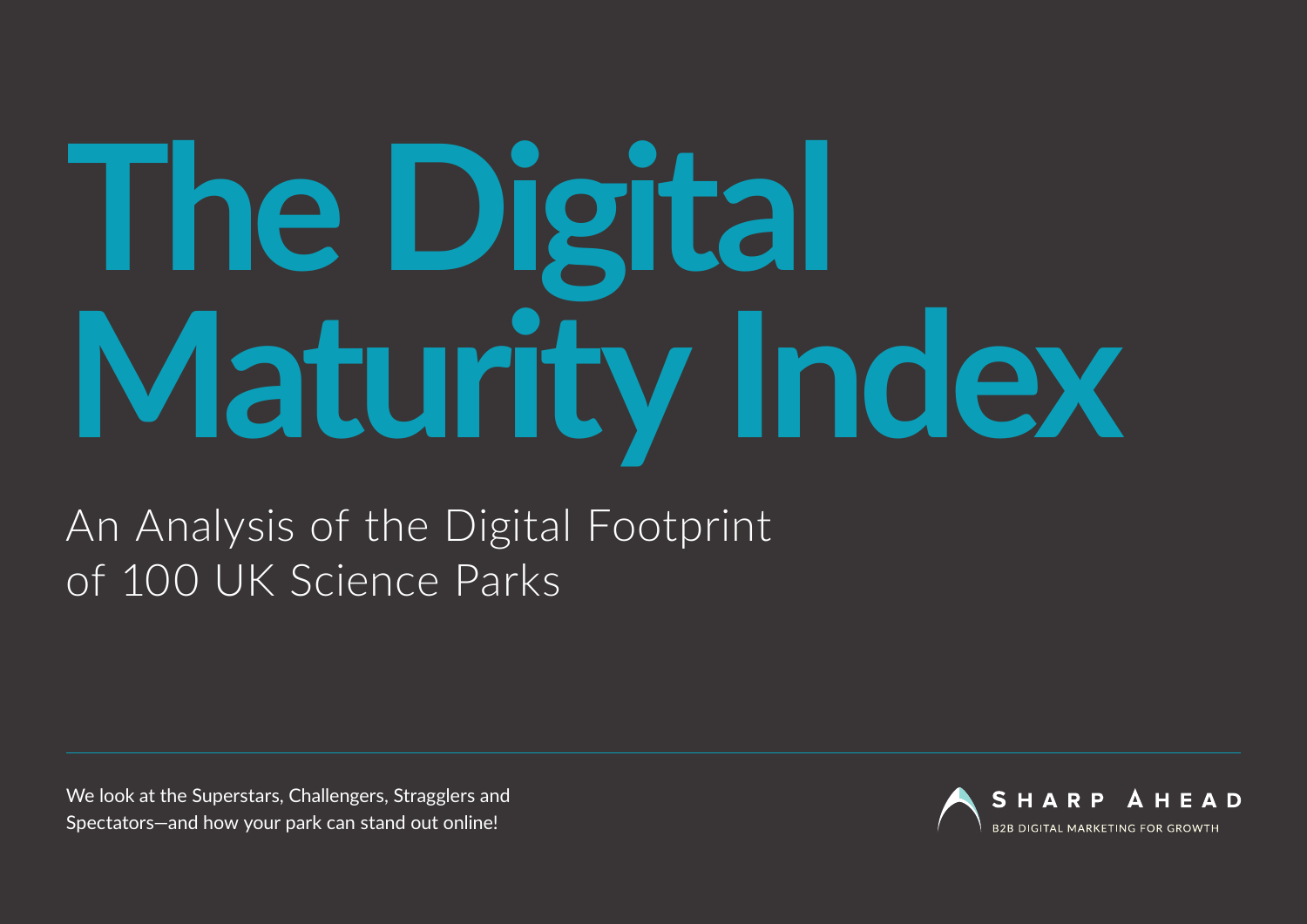## The Results

We analysed the "digital footprint" of 100 UK Science Parks and divided them into four groups based on the maturity of their digital marketing:

**9 Superstars who get top marks in everything**

**32 Challengers who are strong in digital channels, but have room for improvement in at least one area**

**44 Stragglers who have work to do in multiple areas**

**15 Spectators who are virtually anonymous online**

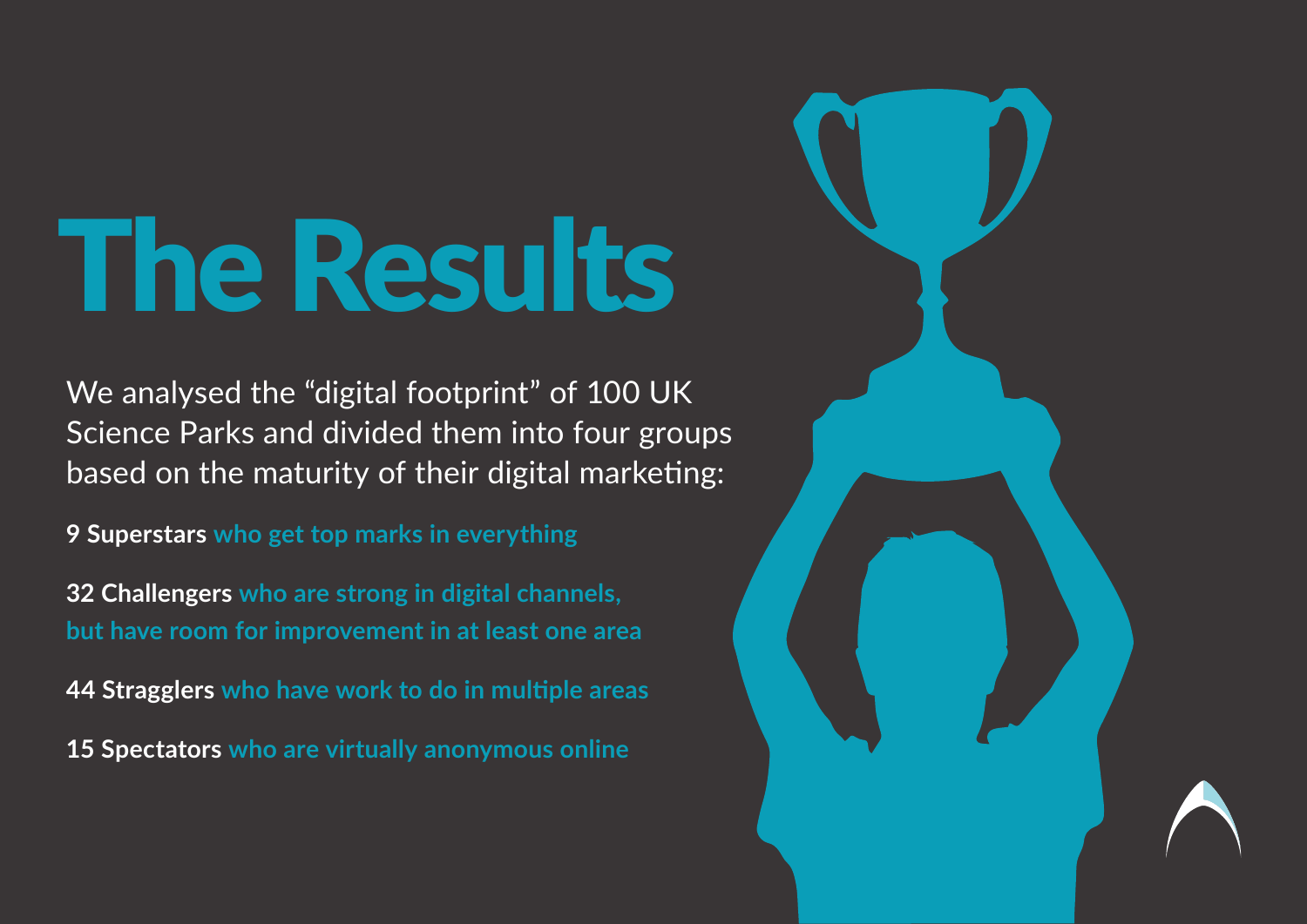### What good looks like:

| <b>Top position</b><br>in search results |                                                                                                                                                                                                                                                                                                                                                                                                                                                                                                                                                                                       | Phone number easy to find<br>and consistent                                                                                                                                                                    | <b>Reviews and other</b><br>key property info in sidebar                                                                                  | <b>Location pin appears</b><br>on Google map                                                           |  |
|------------------------------------------|---------------------------------------------------------------------------------------------------------------------------------------------------------------------------------------------------------------------------------------------------------------------------------------------------------------------------------------------------------------------------------------------------------------------------------------------------------------------------------------------------------------------------------------------------------------------------------------|----------------------------------------------------------------------------------------------------------------------------------------------------------------------------------------------------------------|-------------------------------------------------------------------------------------------------------------------------------------------|--------------------------------------------------------------------------------------------------------|--|
| Google                                   | sci tech daresbury<br>Shopping<br>All<br>Maps<br><b>News</b><br>Images                                                                                                                                                                                                                                                                                                                                                                                                                                                                                                                | Q<br>More<br><b>Settings</b><br><b>Tools</b>                                                                                                                                                                   |                                                                                                                                           |                                                                                                        |  |
|                                          | About 39,900 results (0.49 seconds)<br>Sci-Tech Daresbury   Office & Lab Space to Rent<br>Ad) www.sci-techdaresbury.com/Science-Labs/Office-Space ▼ 01925 607000<br>Rent State of The Art Office and Lab Space in Daresbury with Onsite Parking!<br>Types: Laboratory, Serviced, Shared, Furnished<br>Amenities: High Speed Internet, Onsite Parking, World-Class Equipment, Comfort Cooling, Meeting R<br><b>Contact Us</b><br>Sci-Tech Daresbury Office Space<br>Daresbury Laboratory Space<br><b>About Us</b><br>World-class Science & Innovation<br>Welcome To Sci-Tech Daresbury | <b>Techspace One Building</b><br>laboratory and office building<br>Suitable For Specialised Sectors<br><b>Sci-Tech Daresbuary</b><br>National Science & Innovation Park<br><b>Ideally located in Daresbury</b> | See photos<br><b>Sci-Tech Daresbury</b><br>4.5 $\star \star \star \star \star$ 2 Google reviews<br>Property management company in England | ⊬ঁ<br>STFC Daresbury<br>Laboratory<br><b>Providence</b><br>See outside<br>Website<br><b>Directions</b> |  |
|                                          | Sci-Tech Daresbury: Home<br>www.sci-techdaresbury.com/<br>Excellent Location. Sci-Tech Daresbury is a National Science and Innovation Campus established in<br>2006 and ideally located in the Liverpool City Region between Runcorn, Warrington, Manchester and<br>Liverpool. London is only two hours away. Scroll down for 'How to find us' or visit TravelHub above.<br><b>Campus Companies</b><br><b>TenantHub</b>                                                                                                                                                               |                                                                                                                                                                                                                | Hours: Open · Closes 5PM -<br>Phone: 01925 607000<br>Suggest an edit                                                                      | Address: Keckwick Ln, Daresbury, Warrington WA4 4FS                                                    |  |
|                                          | Interactive Map · Properties · Science<br>Facilities · Conference<br>Contact<br>The Innovation Centre, Sci-Tech<br>Daresbury, Keckwick Lane                                                                                                                                                                                                                                                                                                                                                                                                                                           | TenantHub is a free online tool<br>exclusively for the use of Sci<br>Events<br>Friday 18th November 2016. 8:00 am<br>- 9:30 am. The Innovation                                                                 | Questions & answers<br>Be the first to ask a question<br><b>Reviews</b><br>2 Google reviews                                               | Ask a question<br>Write a review<br>Add a photo                                                        |  |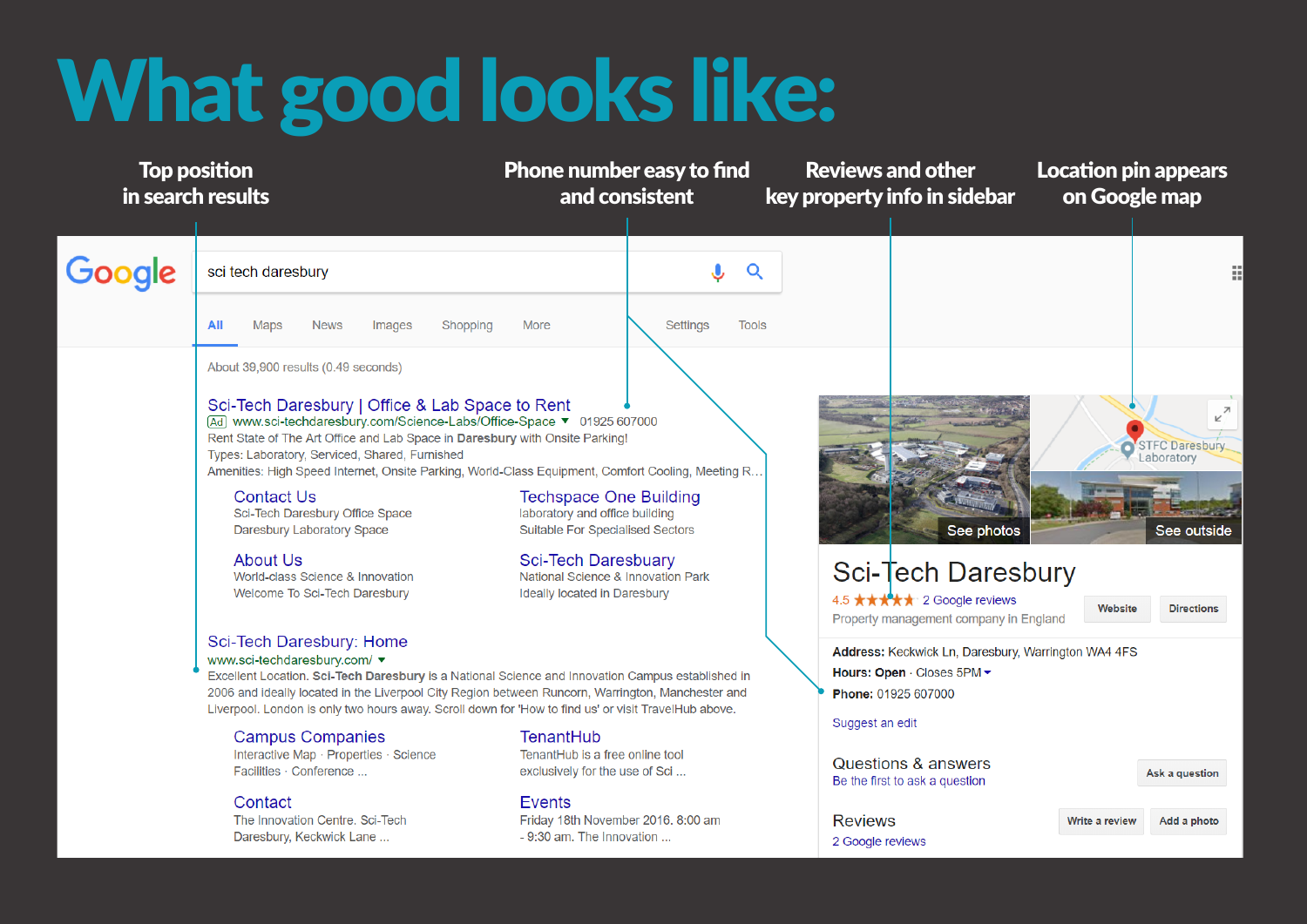# Google fact:

**89% of B2B customers search online before making a decision. If they can't find you, they won't use you…**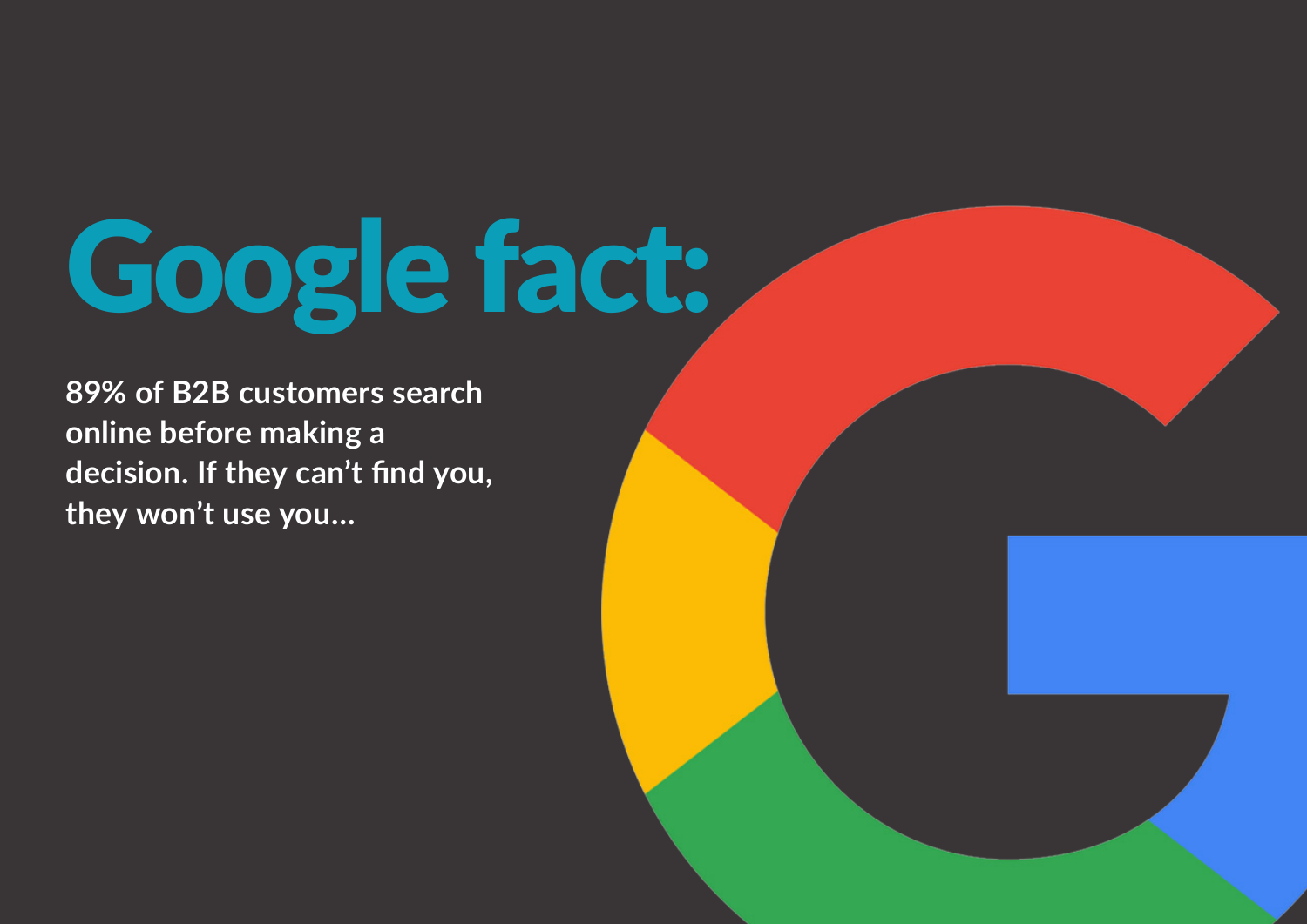The digital reality

- **71% of B2B researchers start their research with a generic search**
- **67% of the buyer's journey is done digitally**
- **Prospects will find out key information (or not!) without ever reaching your website**

Google is your homepage.

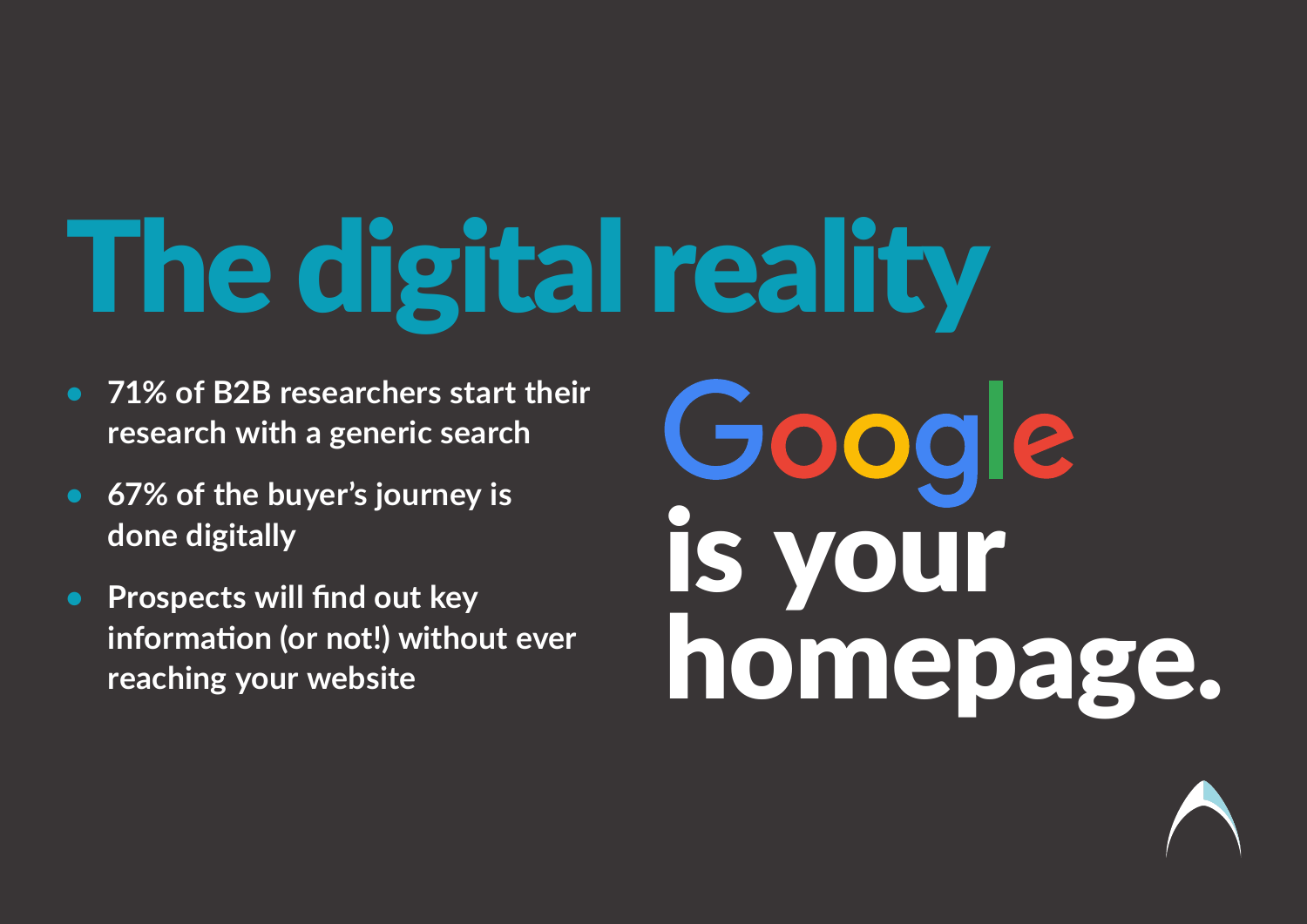# So, are you one of the 88%?

To be a Digital Marketing Superstar, or even a Challenger, you need to know what good looks like.

Most Science Parks are missing out on free, basic digital techniques that could help them better connect with users and stakeholders.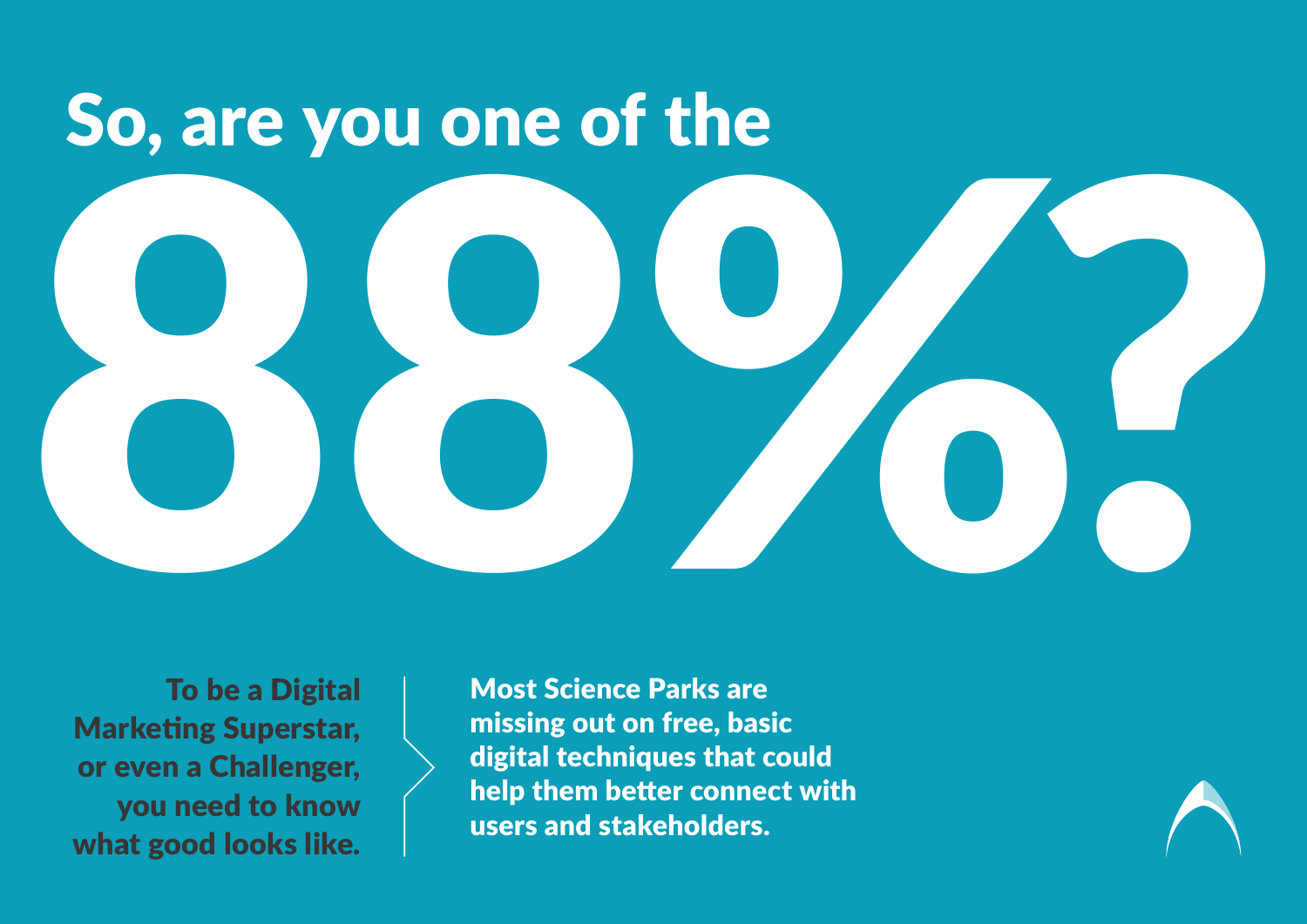# Digital Footprint:

The imprint your organisation makes on the online world.

- **100 UK Science Parks analysed in January 2018**
- **14 performance indicators evaluated for each park**
- **Results show opportunity for improvement for most organisations**
- **88% of science parks missing at least one basic best practice**

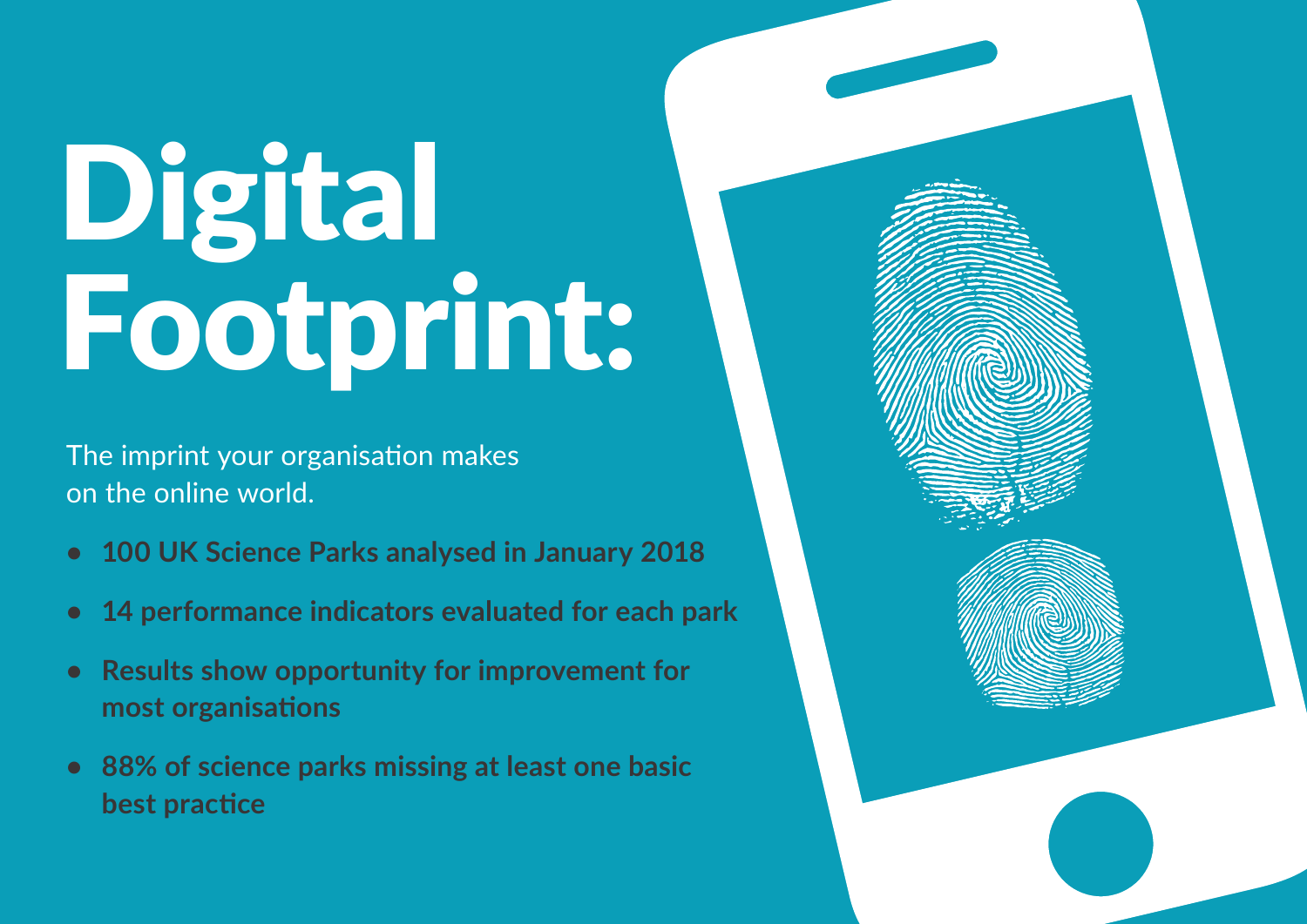

### 14 signals of success (or failure).

Based on best practice, we identified 14 key digital marketing signals

These signals make up your digital footprint.

All based on publicly available information that prospects and stakeholders will see every day.

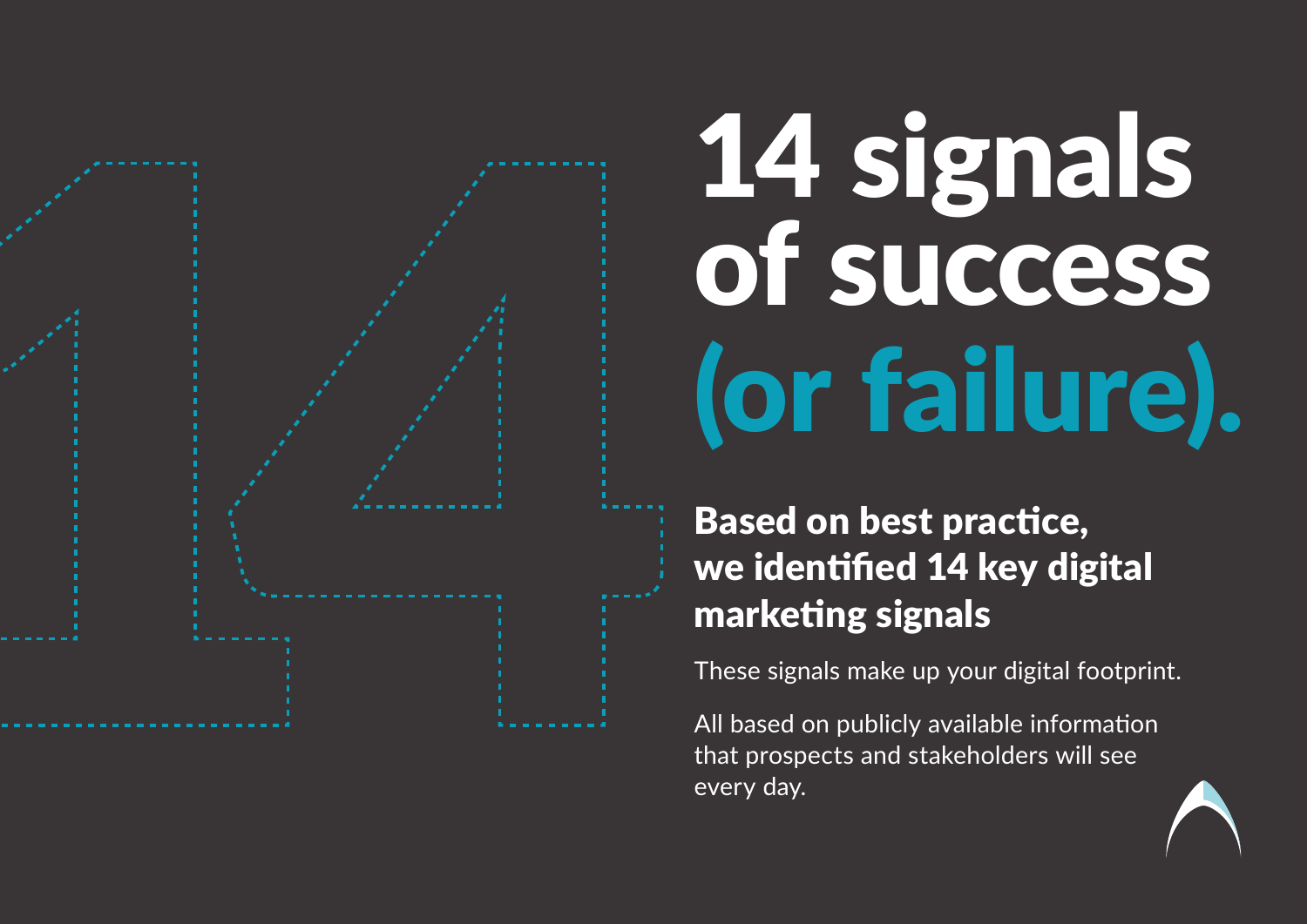### A quick technical point - We've grouped these signals into three broad categories:

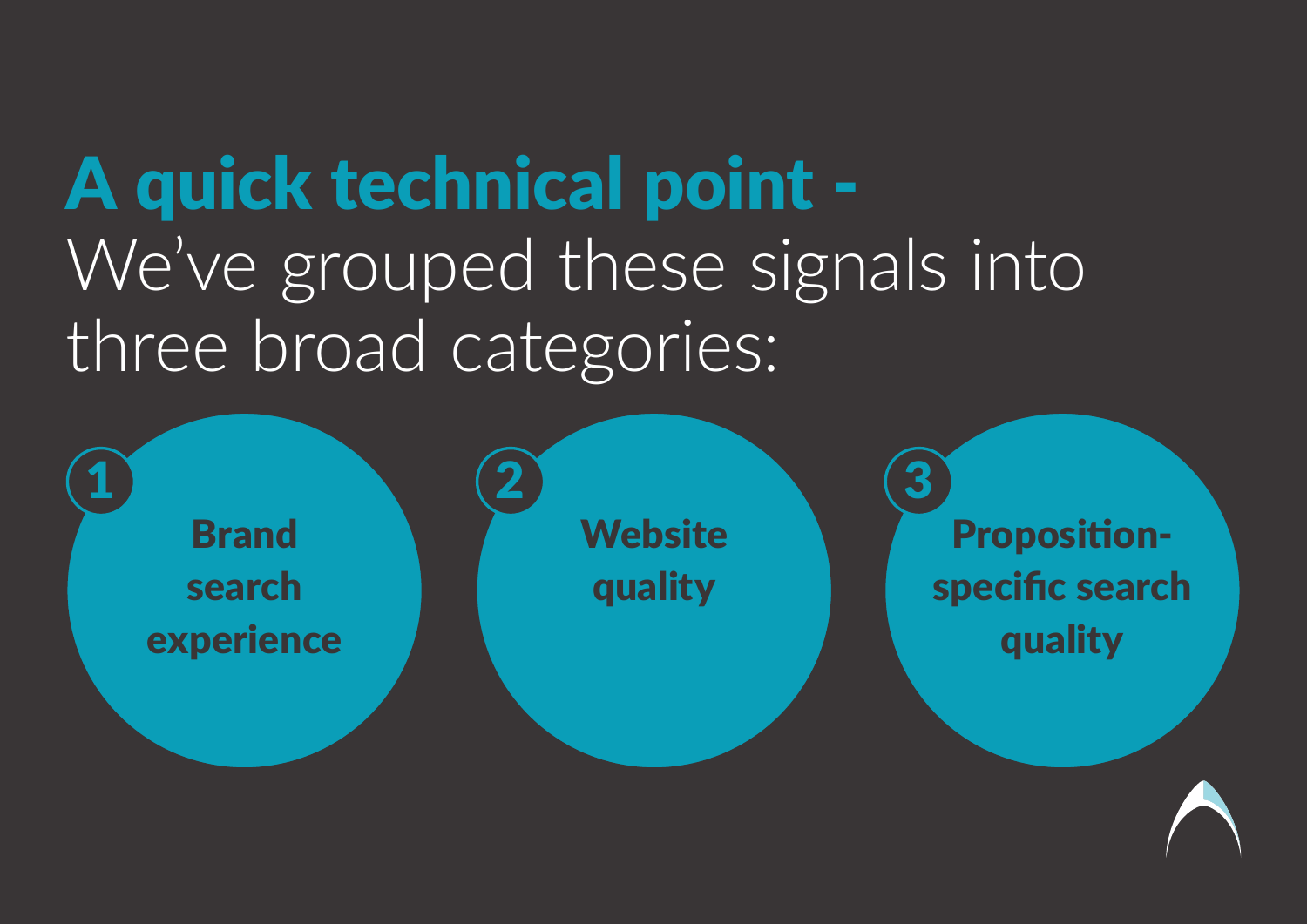# Let's start with Brand search experience



After all, that's where prospects and customers usually start.

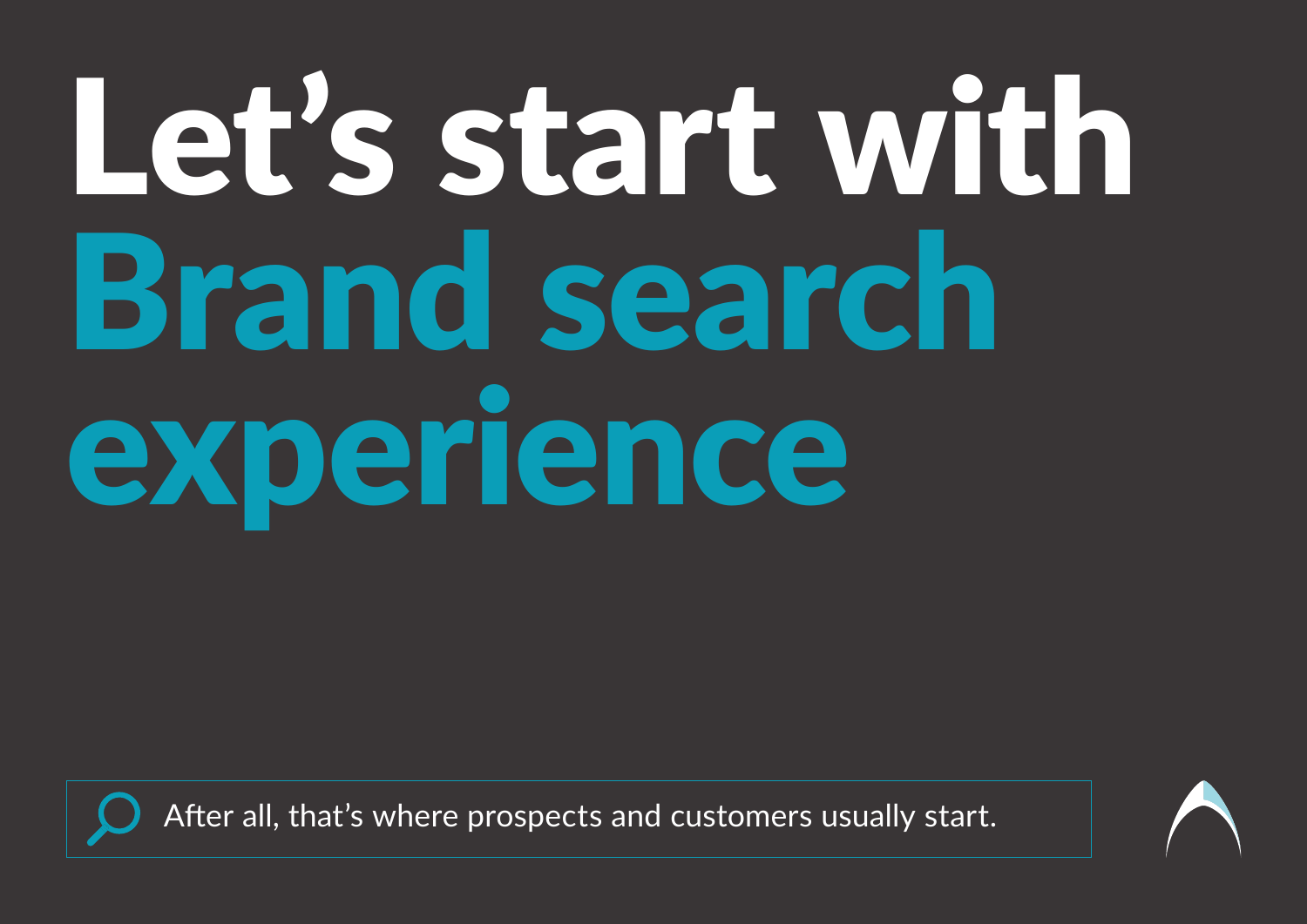### **Brand search** experience

This is the search engine results page (usually Google) that users will see when they type in your brand name.

**There are four key elements:**

- **• Does a science park appear in position 1 (at the top of the page)**
- **Does the science park have a website?**
- **Does the science park have a Google My Business Listing?**
- **What is the overall story that the page tells about your park?**

Brand Search Experience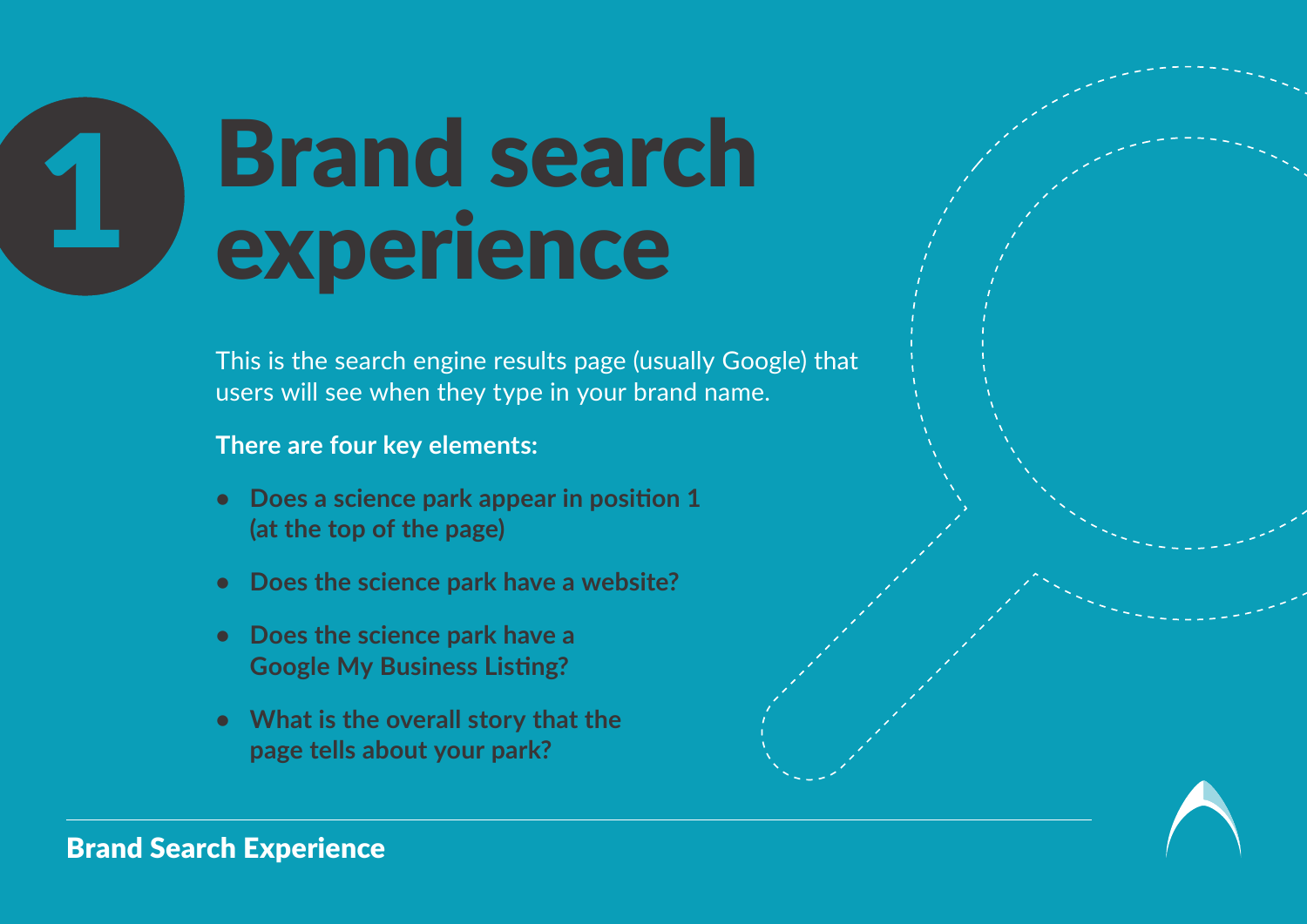Only 8 of the 100 Science Parks evaluated received full marks for their brand search results page.

These superstars appear at the top of the page, with outstanding features including:

#### **Brand ads**

#### **Helpful site links**

**Google My Business listings with strong reviews and imagery**

**Easy to find information such as telephone numbers and directions to the Park**

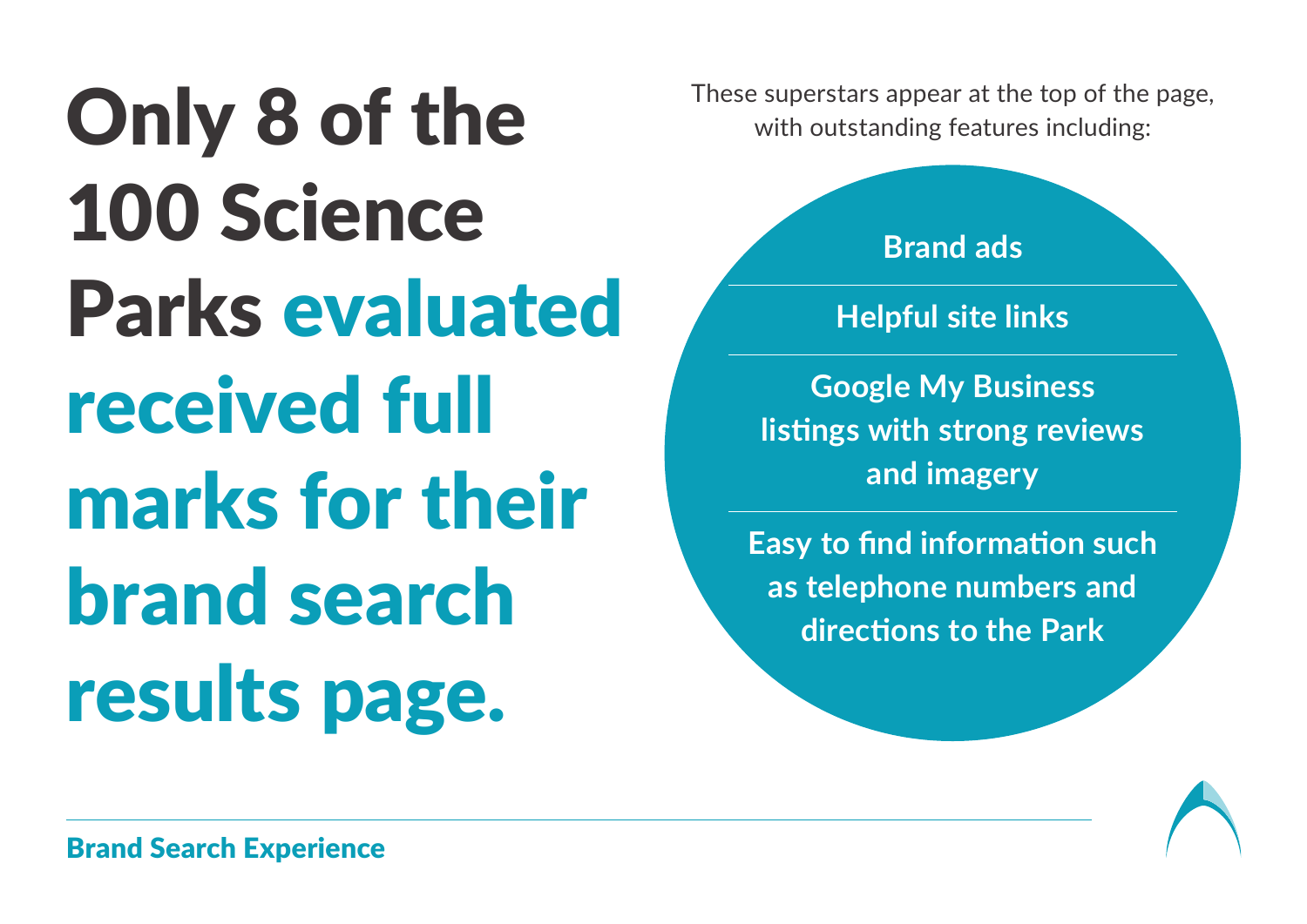# What if you're not a superstar?

#### Do these three things:

Claim and update your Google My Business listing

Buy a brand ad using Google AdWords

Build a landing page (if you don't have a website already)

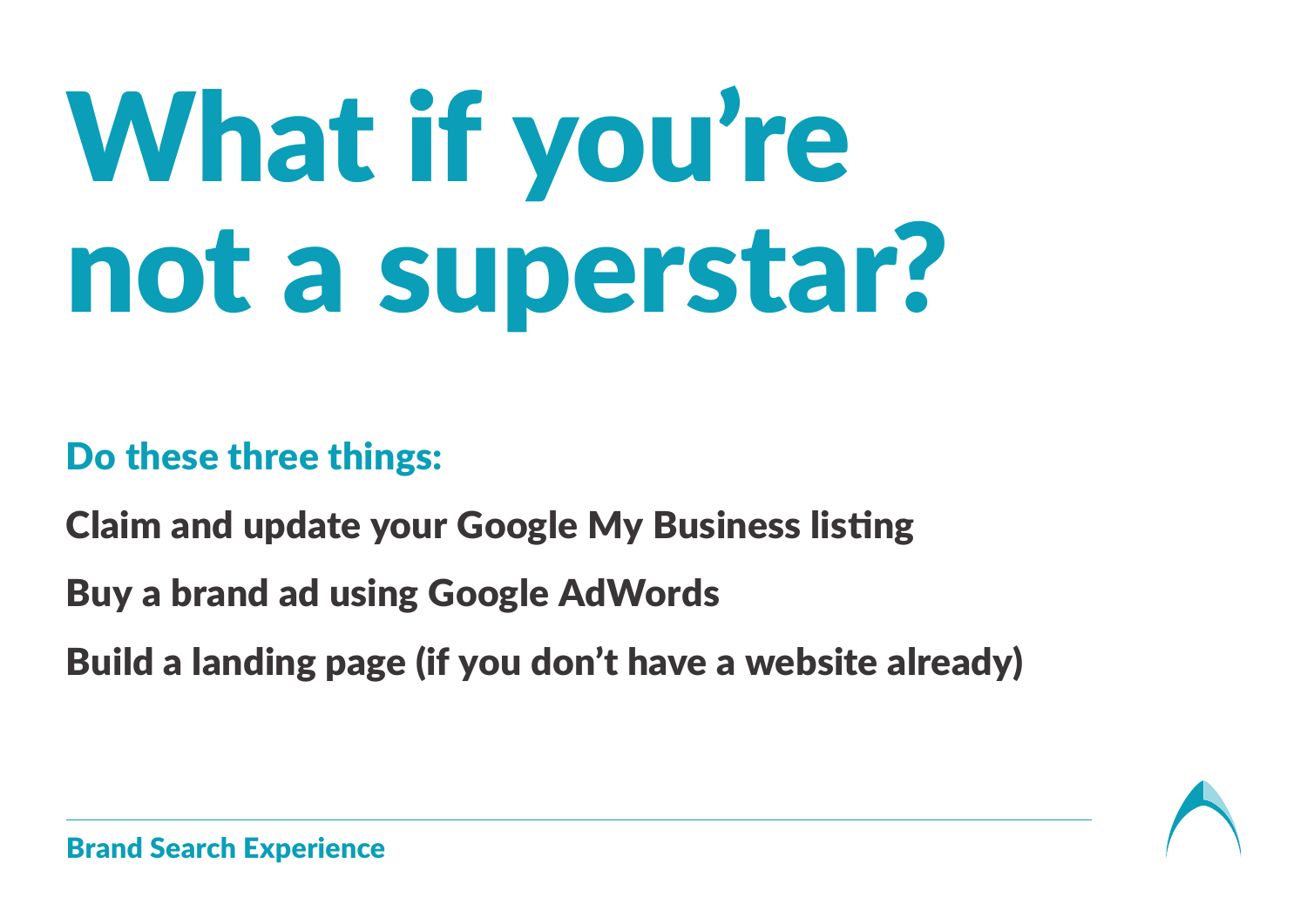### This will make sure that prospects and stakeholders can find your Science Park — and the basic information they will need to interact with you.



Brand Search Experience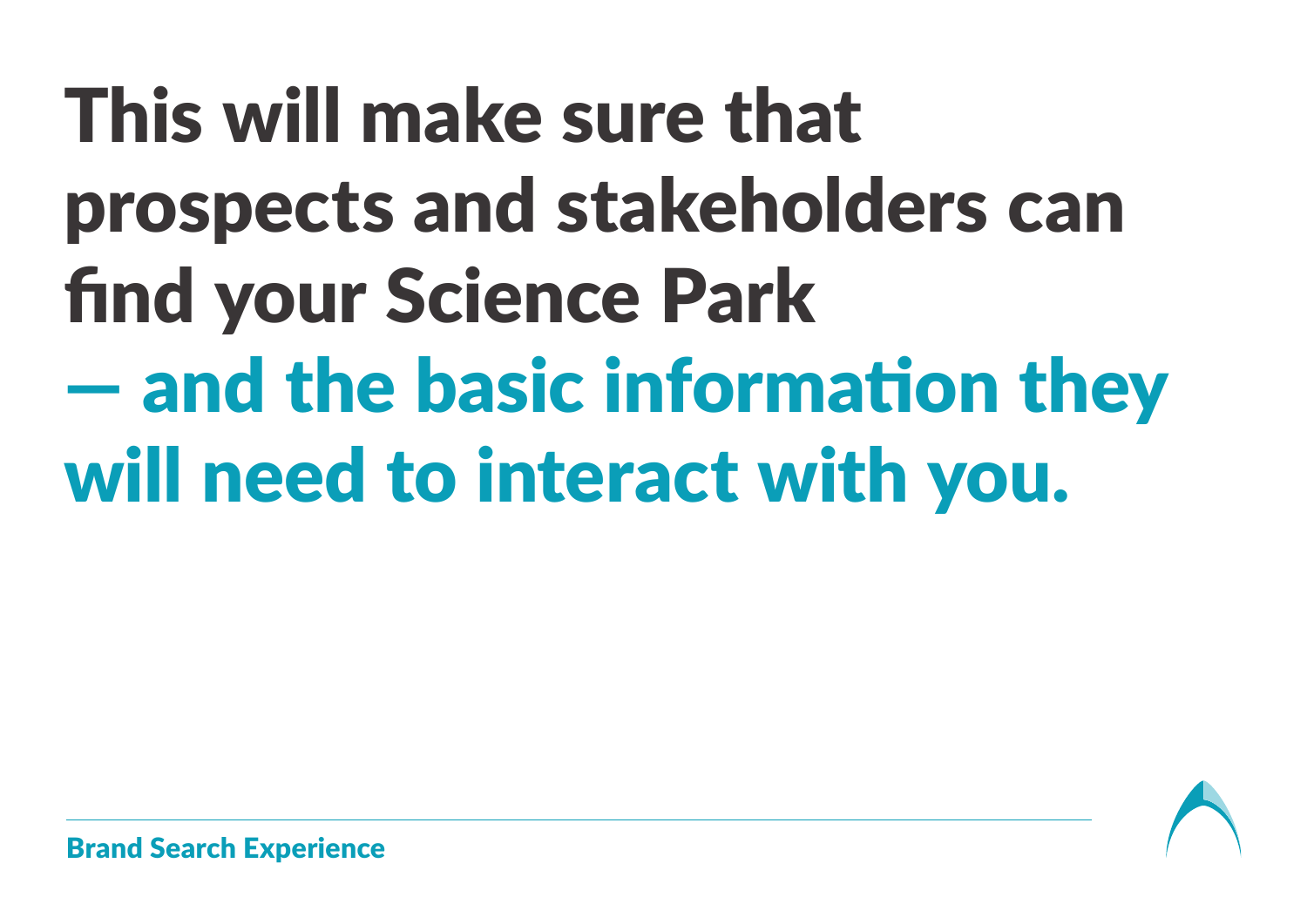### We've talked about the brand search experience. Now it's time to look at your website.

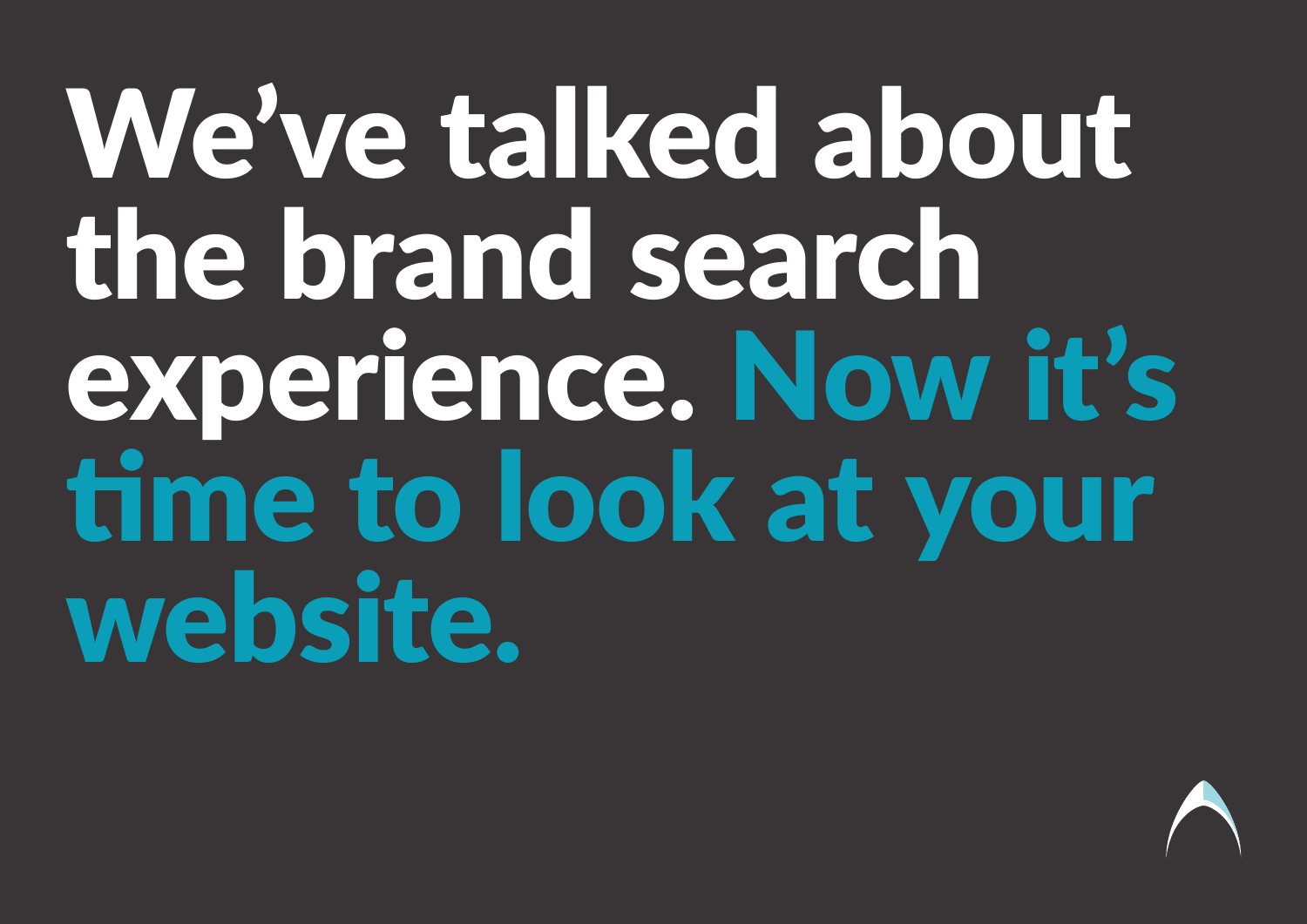**Website Quality** 

This is the experience that prospective tenants and stakeholders have when they are on your website.

We looked at six different signals, the most important of which are:

- **HTTPS is your site secure? Does a green padlock appear in the address bar?**
- **Responsiveness is your site mobile friendly?**
- **• User experience can a user find the information they need quickly and efficiently?**
- **• Homepage content quality does your homepage contain new, relevant content including social proof?**



![](_page_15_Picture_8.jpeg)

Website Quality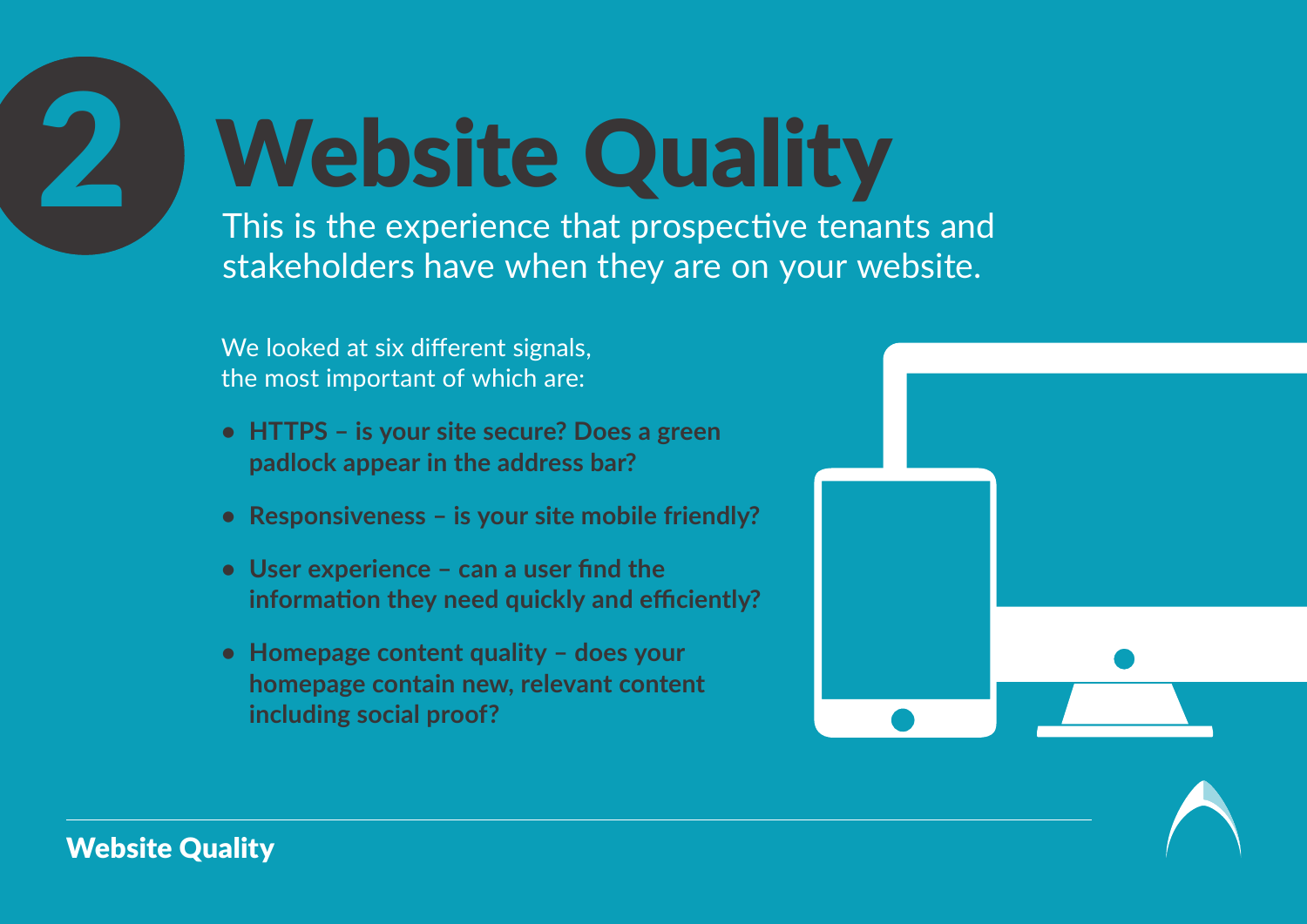Only 61% of Science Parks have secure (https) sites

22% of Science Park websites have poor UX

70% are not https

![](_page_16_Picture_3.jpeg)

Website Quality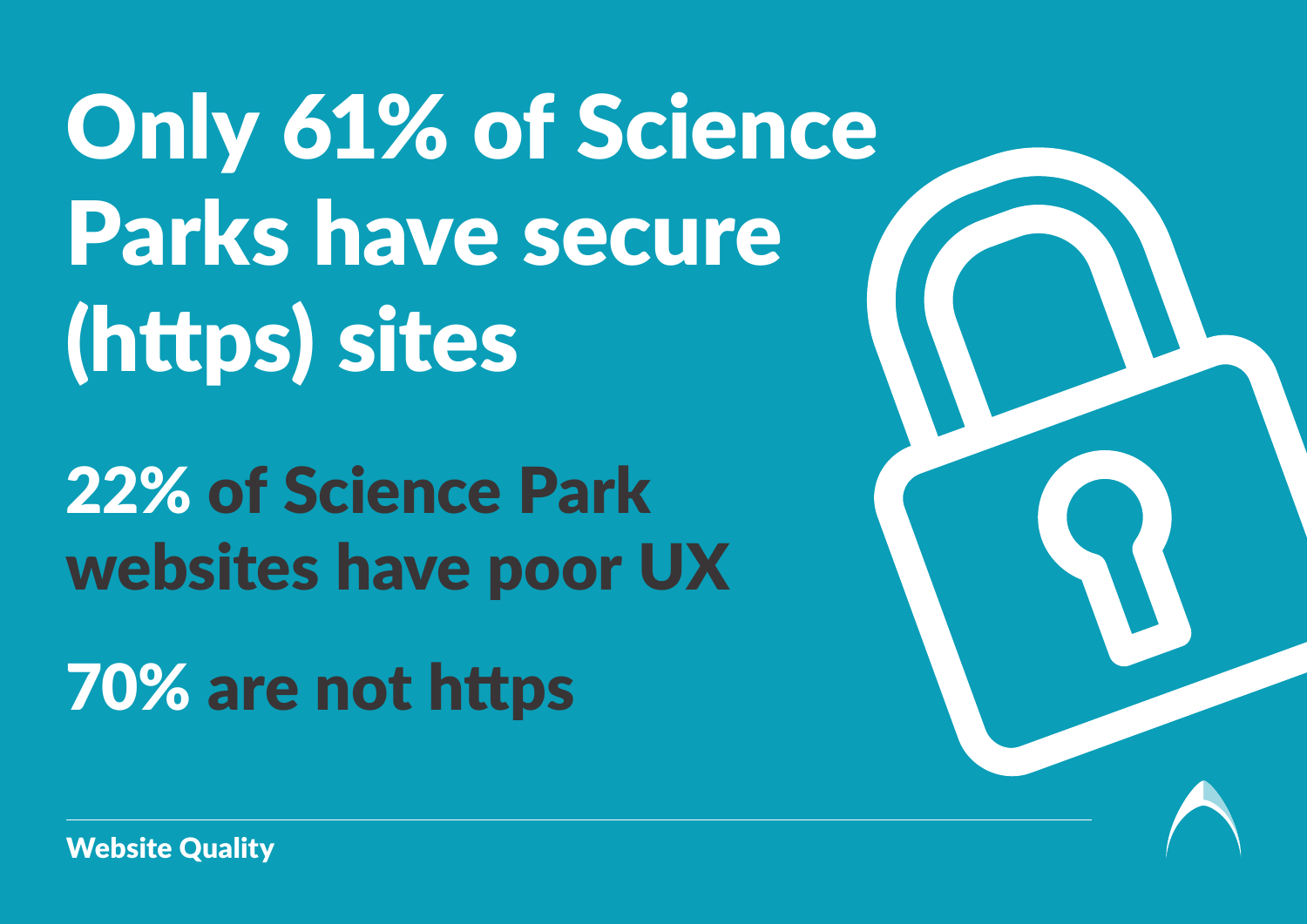These things are harder to fix. But if you're serious about offering a best practice digital experience, it's time to invest in your website.

![](_page_17_Picture_1.jpeg)

Website Quality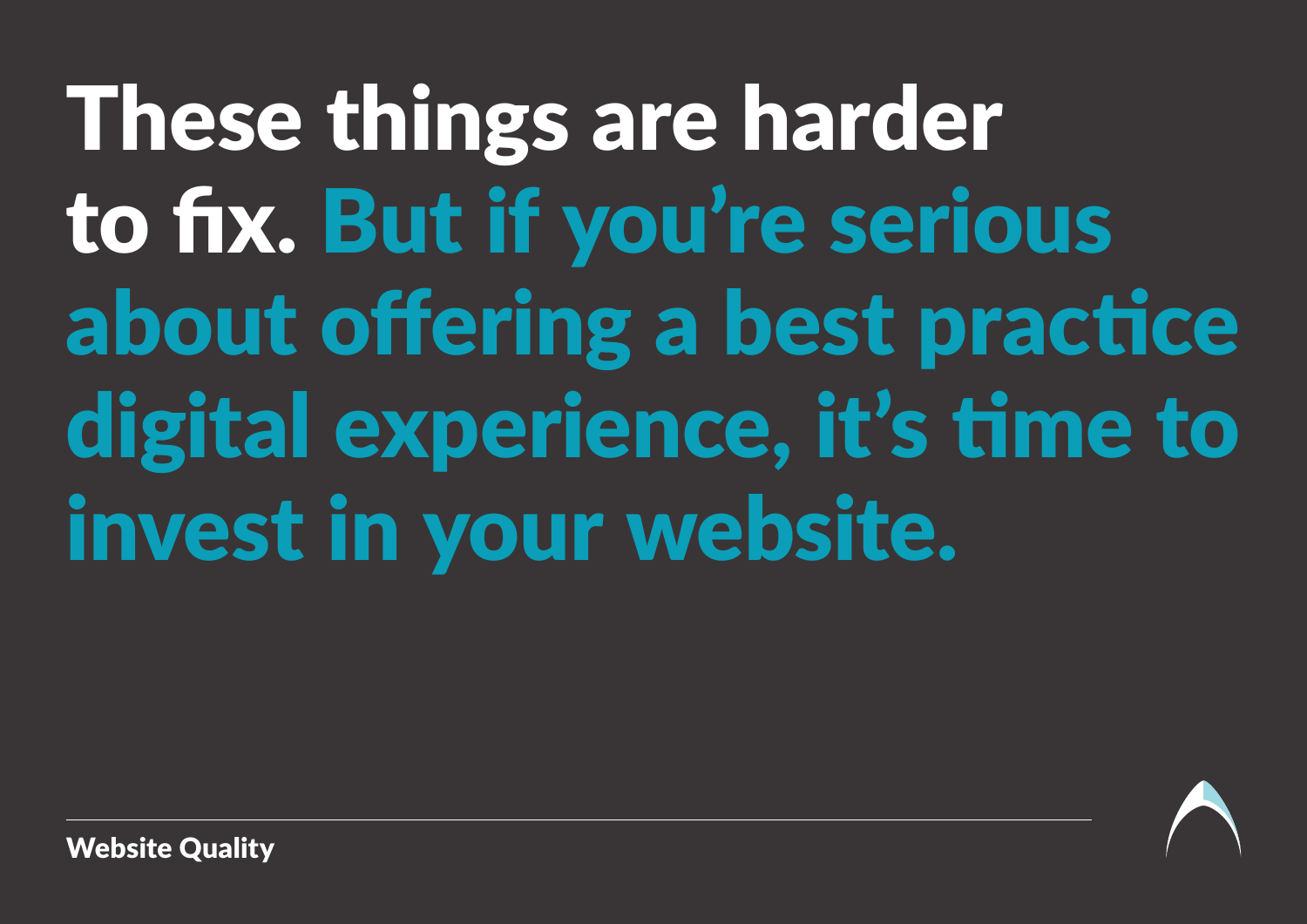### Proposition-specific search quality

Now let's look at how prospective clients and tenants find your space.

**We looked at proposition-specific search results relevant each Science Park, including geographic and brand searches.**

**The result of these searches indicates how likely it is that someone in the market for office space, lab space or coworking space would find information on each of the 100 Science Parks.**

![](_page_18_Picture_4.jpeg)

Proposition-specific search quality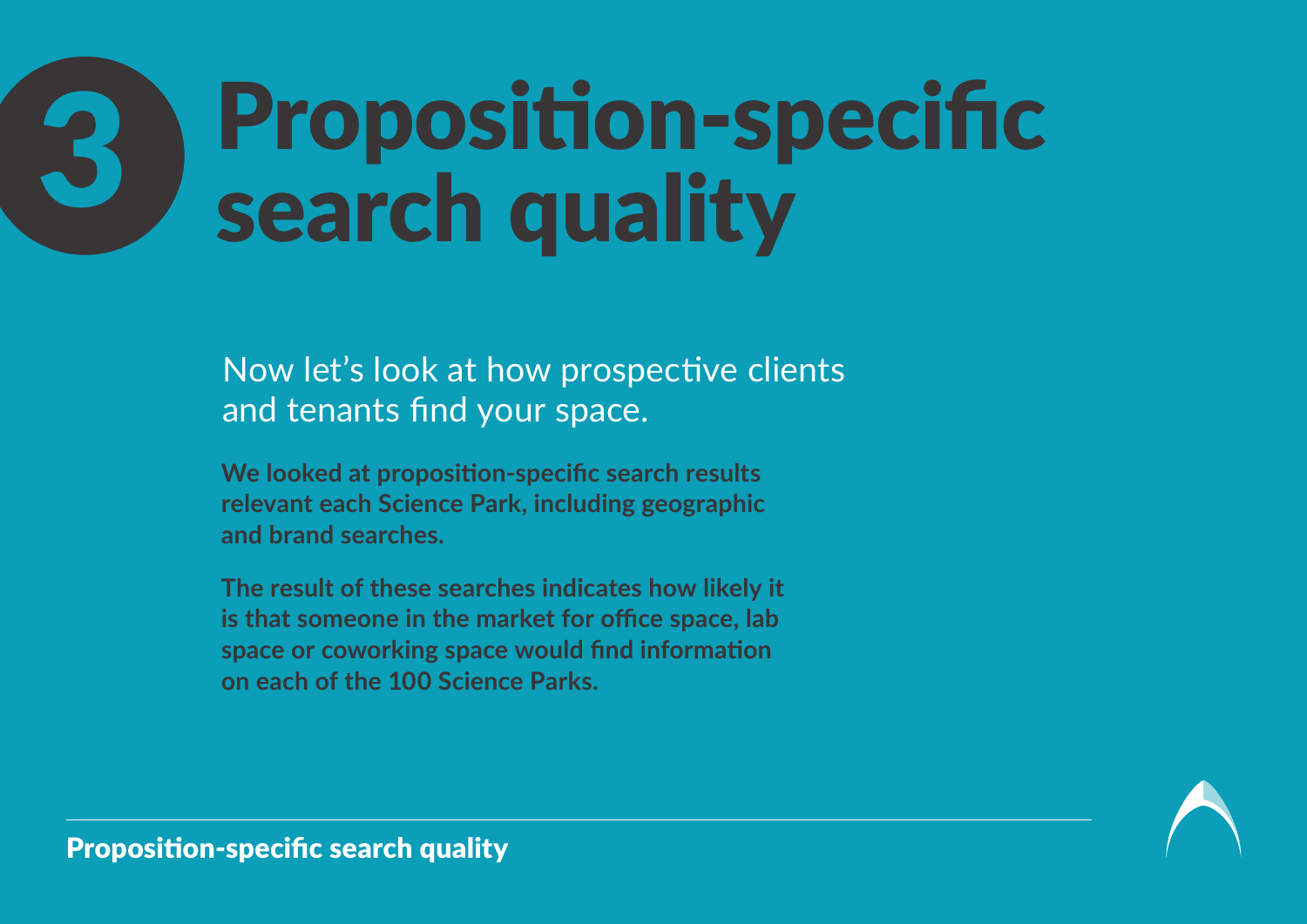41% of Science Parks did not appear on the first page when searching for 'lab space' in their geographic location

16% of Science Parks did not appear on the first page when searching for 'lab space' — even when the Science Parks' own brand names were included in the search term

![](_page_19_Picture_2.jpeg)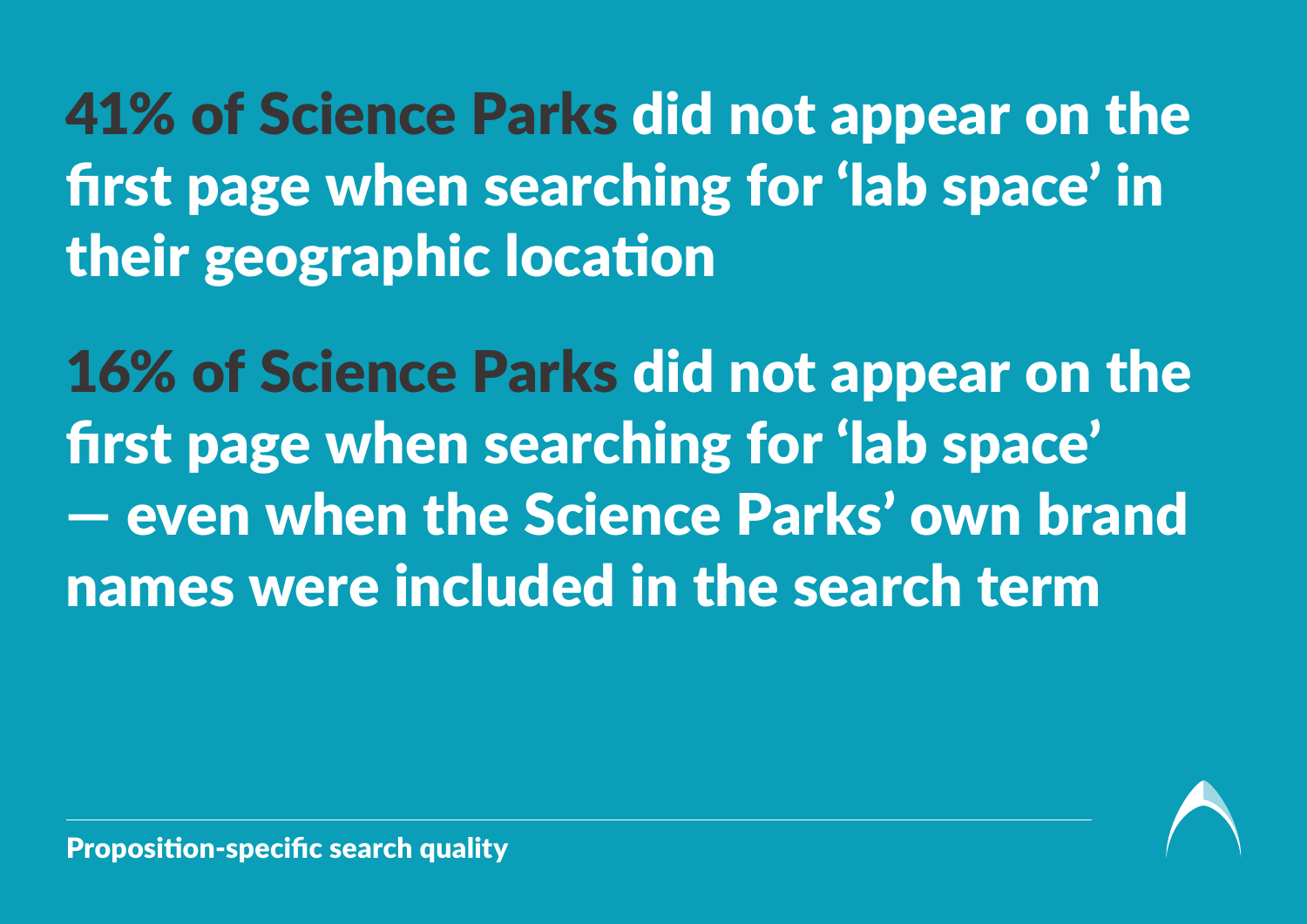To connect with users and stakeholders, they need to be able to find you. One solution is Google AdWords.

It's a tool created by the giant of all search engines that allows you to improve your visibility quickly—not only against your brand name, but against a whole host of relevant proposition-specific search terms.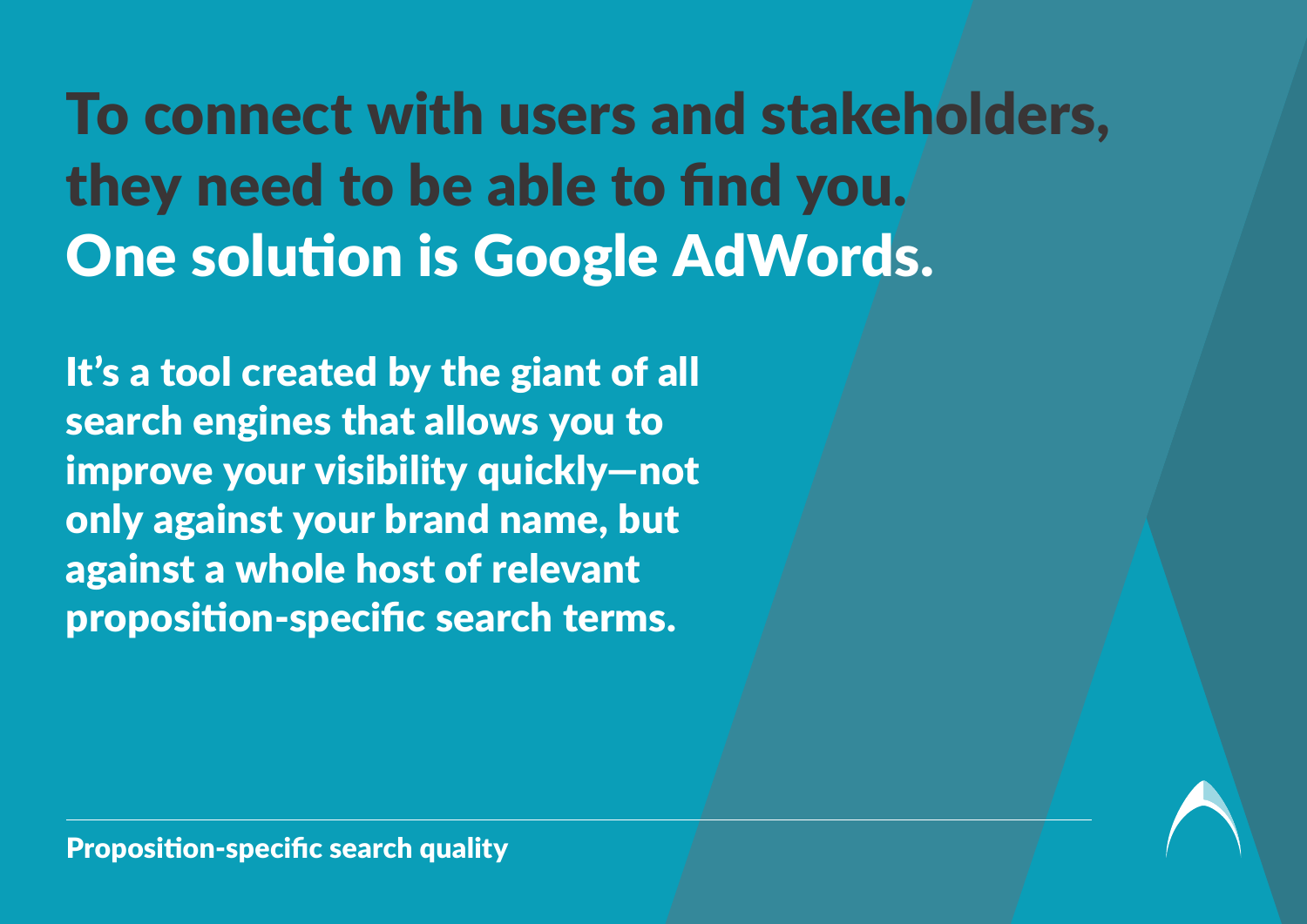Our research demonstrates that there are some simple, and free, steps that 88% of Science Parks can take to improve their digital presence.

There are also some longer term, more strategic improvements that should be done to ensure that a Science Park's digital footprint is contributing to its overall success.